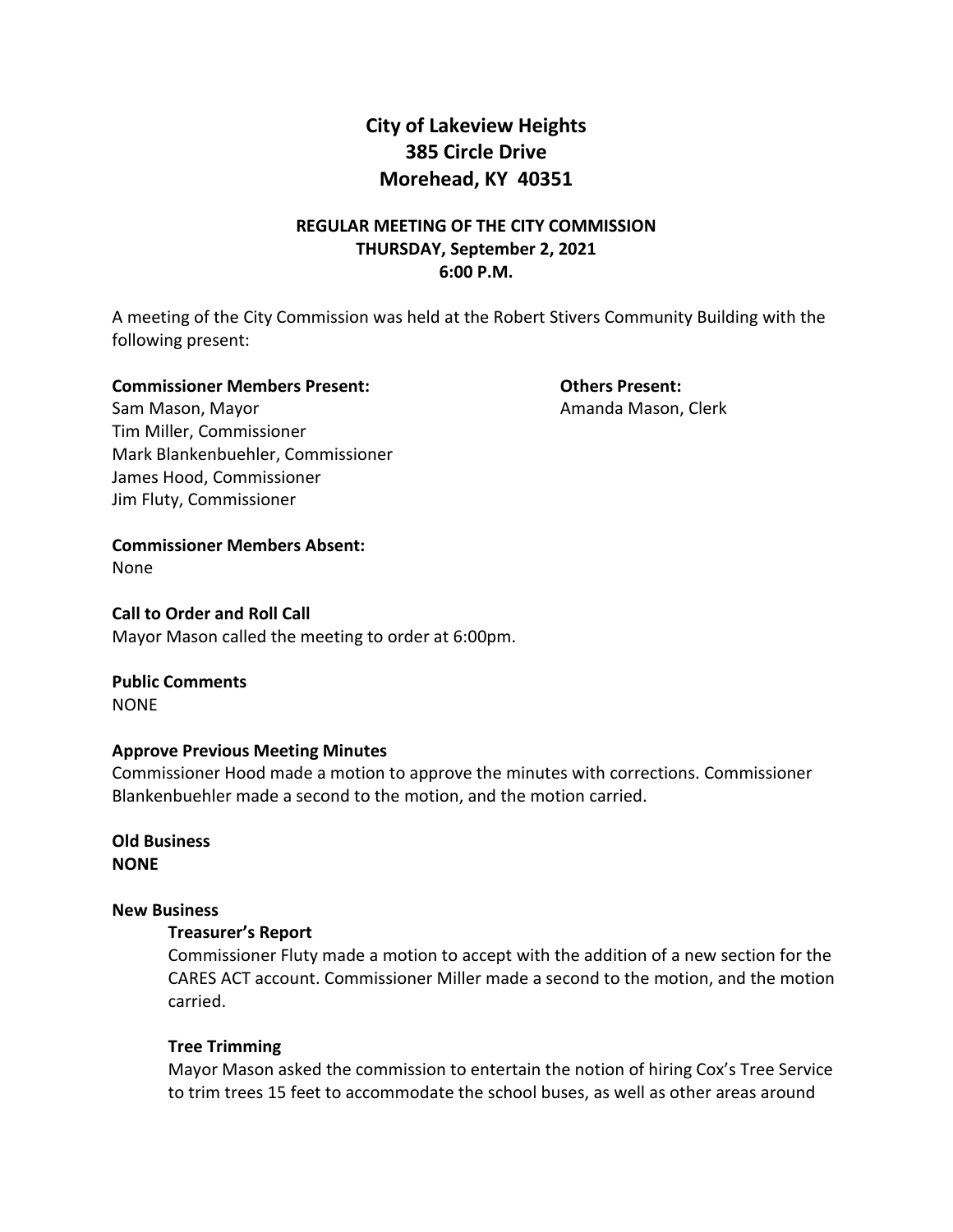the city to ensure street signs are visible. Mayor Mason asked the commission if they wanted him to obtain a quote and bring it back to the October meeting or call a Special Called Meeting. Commissioner Fluty inquired as to whether the property owner would have to grant permission for trees to be cleared for school buses, emergency vehicles, street signs, etc. Mayor Mason said that permission was not needed due to the right of way. The commission recommended that Mayor Mason obtain a quote.

#### **Dumpster**

Mayor Mason asked the commission if they wanted to pay for a dumpster for the neighborhood for the fall. Proposed dates for the dumpster are approximately October 15-22.

#### **Lawn Debris/Dump Area**

Commissioner Miller brought up a concern with the dumping behind the Community Building. He indicated that if we planned to continue to use it, it would be beneficial to clean it out in some way (controlled burn, excavation company, etc.) and that it would need to be made more accessible. Mayor Mason said that if an excavation company, that company may be able to relocate some of the giant rocks to keep individuals from driving over the edge. Commissioner Fluty questioned whether the city could stop residents, etc. from using it as a dumping area. Mayor Mason said that the city could pay to clean it up or pay to put a fence up to keep individuals from dumping. Commissioner Blankenbuehler suggested putting posts and chains to block access to the driveway/parking lot, if the commissioner decided to stop all individuals from using the area as a dump site.

Commissioner Miller will contact the Fire Department for an estimate for a controlled burn. Commissioner Fluty will try to get a quote from an excavation company.

#### **Speeding**

Concerns were raised about a Nissan Coup (black/dark blue) speeding excessively. Commissioner Fluty tried to tell the driver to slow down, but was unsuccessful in his attempt. The Commission all agreed that speeding is a serious problem throughout the neighborhood. Mayor Mason asked the commission if speeding was more prevalent during specific times of the day or specific days of the week. He indicated that the Sheriff's department said we could request a deputy to sit and monitor. He indicated that he also could ask for a radar sign to be placed as well. In the next newsletter, speeding, stop signs, etc. will be discussed, as well as the request for additional deputy presence.

#### **Signs**

Commissioner Blankenbuehler asked if something could be done about the signs at the bottom of the hill. Mayor Mason said that the Realtor signs can stay, but the other signs can be removed.